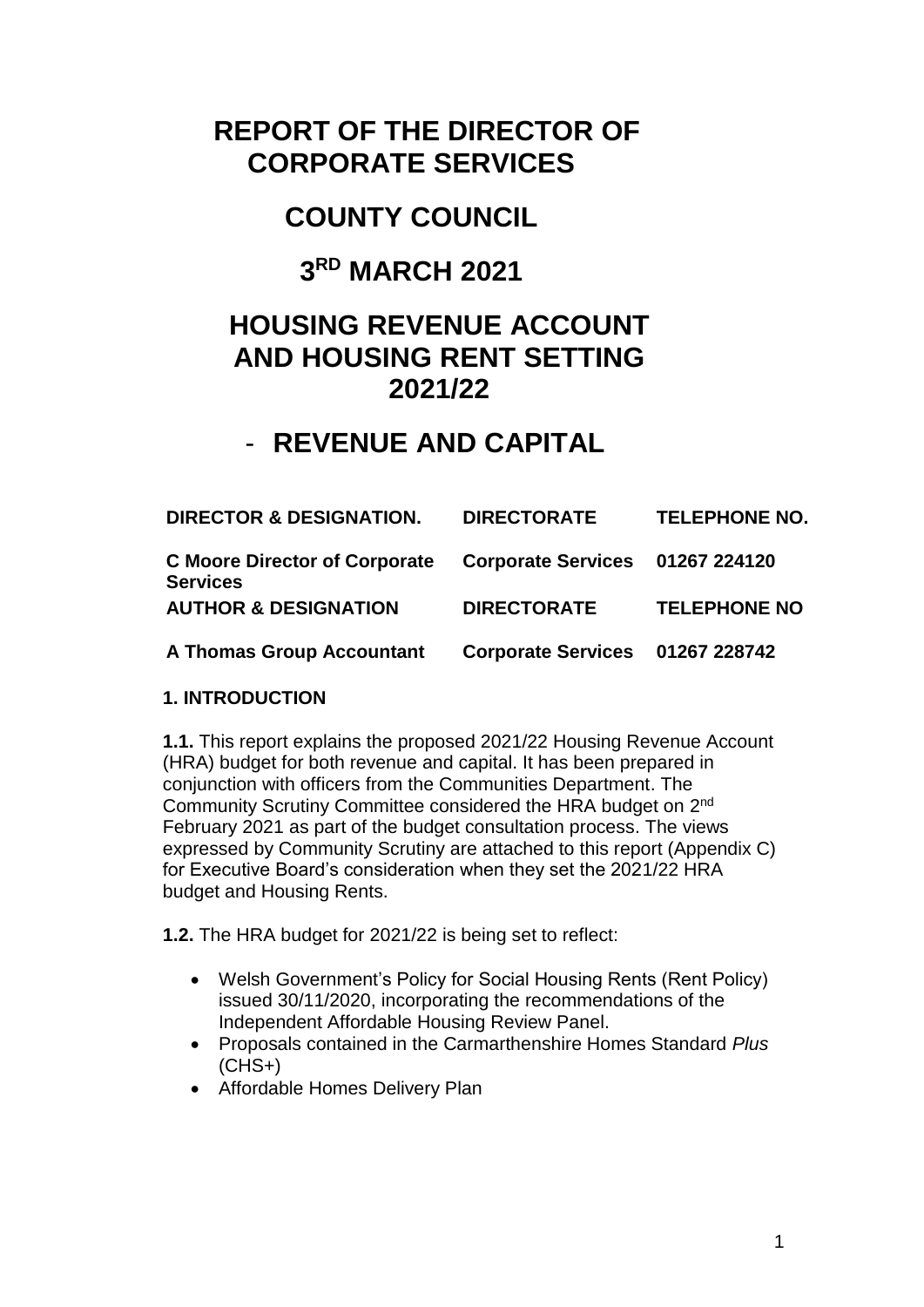**1.3.** The HRA budget is prepared to maintain the CHS(+) Business Plan, deliver our affordable homes aspirations and manage and maintain our homes on a daily basis. As a ring-fenced account this expenditure is balanced by income primarily generated through rents charged to tenants. Supporting the CHS(+) Business Plan is a 30 years financial model which is submitted to and scrutinised/approved by WG annually (as part of the Major Repairs Allowance application).

Carmarthenshire County Council along with the other 10 local authorities (LAs) in Wales who retained their Housing Stock, exited the Housing Revenue Account Subsidy (HRAS) system on 1/4/15, which allows Local Authorities more flexibility in the management of their stock going forward.

Part of the agreement to exit included LAs with retained stock were required to adopt the new Social Housing Rents Policy set by the Welsh Government (WG). It aimed to develop a coherent and consistent rent policy framework that would apply to all social landlords, reflect local variations in affordability and housing market values, providing for a more equitable distribution of rents for social sector tenants across Wales, while at the same time ensuring the viability of individual social landlords. County Council approved the implementation of the policy on 24/02/15.This policy provided consistency for 4 years from 2015/16 to 2018/19. WG provided an interim policy for 2019/20 while they await the results of the Affordable Housing Supply Review. The result of this review was to retain the existing policy for a further 5 years which was implemented in 2020/21 with some additional/amended requirements. Below are the main points detailed in WG letter:-

- An annual rent uplift (total rent envelope) of up to CPI+1%, each year for 5 years from 2020-21 to 2024-25 using the level of CPI from the previous September each year. September 2020 was 0.5%.
- CPI+1% will be the maximum increase allowable in any one year but CPI+1% must not be regarded as an automatic uplift to be applied by social landlords. Landlords decisions on rent should take into account the affordability of rents for tenants as set out below.
- The level of rents for individual tenants can be reduced or frozen or can rise by up to an additional £2 over and above CPI+1%, on condition that total rental income collected by the social landlord increases by no more than CPI+1%. This provision is designed to enable social landlords to restructure rents payable where necessary.
- Should CPI fall outside the range of 0% to 3%, the Minister with responsibility for housing will determine the appropriate change to rent levels to be applied for that year only.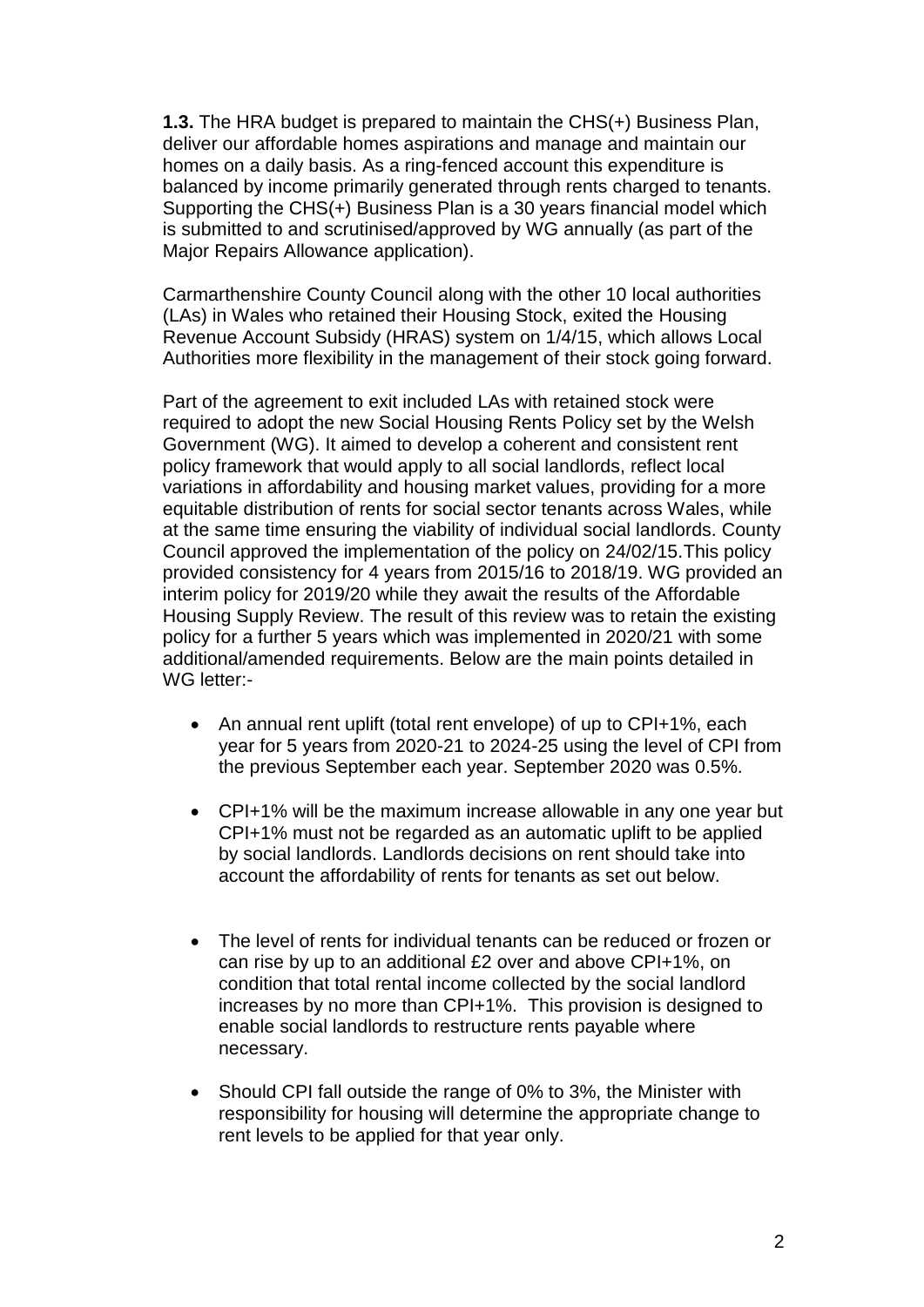- Social landlords should advise the Welsh Government where they have concerns about the impact that rent policy has upon their business plan or financial viability, or on their ability to meet their obligations to tenants and lenders.
- As an intrinsic part of the five year rent policy, social landlords will be expected to set a rent and service charge policy which ensures that social housing remains affordable for current and future tenants. As part of their annual decision on the level of rent uplift/reduction to be applied they should make an assessment of cost efficiencies, value for money and affordability for tenants which should be discussed at the Board/Cabinet/Council.
- During the pandemic, governmental resources have been reprioritised meaning this year's rent data-set collection was suspended at the start of the COVID 19 crisis, therefore there is no up to date, robust data available to generate Target Rent Bands for the year ahead. WG have therefore considered the role of the Target Rent Bands in conjunction with representative bodies and individual stakeholders. Discussions revealed that whilst Target Rent Bands played a valuable role when they were introduced, the landscape today is very different and for most landlords they do not play a significant role in local rent setting. WG have therefore taken the decision to *suspend* them *for this year.* The impact of this decision in next year's rent setting, if there are any unexpected and unintended matters arising from this decision, will be re-considered for future years. This results in setting the 2021/22 rents without target rent bands.

The letter also refers to shortage of social housing and the need to build homes near carbon zero and decarbonisation of existing stock. WG want LA's to consider the "whole cost of living in a property", looking at not only rent and service charges but energy costs also in order to reduce the financial burden on tenants. In recognition of the greater stability and certainty due to the rent policy WG also want to strengthen joint working with LA's in a wider rental agreement. WG also want LA's to produce annual assessments of affordability, value for money and demonstrate finding efficiencies as part of monitoring compliance.

## **1.4 Capital investment**

A capital investment of £231m has been undertaken to deliver the CHS+ by 2015. This included £117million of unsupported borrowing. This investment was being funded by Major Repairs Allowance received from the WG, capital receipts from the sales of land and dwellings, HRA revenue funding, external grants and borrowing. This ensured the delivery of work programmes to all our tenants' homes (with the exception of where the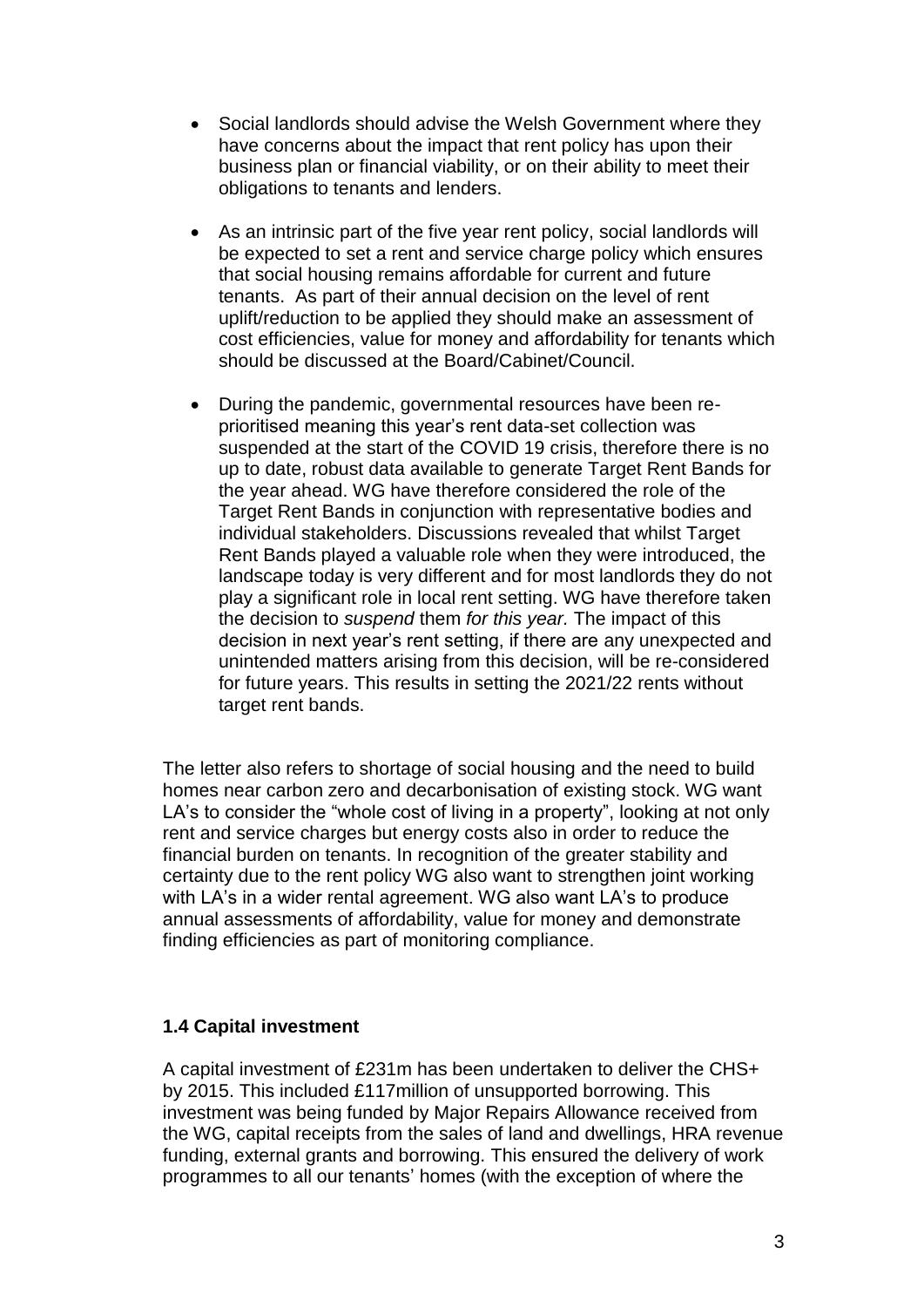work was declined by tenants). Since achieving the CHS, a further £64M will have been spent on maintaining the standard and £45M on providing additional affordable homes in the HRA by the end of 2020/21.

The (CHS+) Business Plan 2021-24 highlights the approach that will be taken over the next three years and will be presented by the Head of Homes and Safer Communities in this meeting. It includes further investment over the next 3 years of £56million to maintain the CHS+ and £49million for our Affordable Homes programme. This will be supported by an on-going cost certainty exercise to ensure our investment is targeted to maintain the CHS+ and deliver our Affordable Homes targets.

The timing and method of sale of HRA land is being kept under review to ensure that receipts are maximised to support the Business Plan however there are no anticipated sales in current plan. Land sales are scrutinised on an individual basis , decisions on sale/retention depend on housing demand within that area.

The profile of capital expenditure required to maintain the CHS+ and invest in affordable homes is detailed in appendix B. The plan is extremely sensitive to change and is currently being fully reviewed every 6 months, with ongoing monthly monitoring to identify any potential issues.

## **1.5 Decarbonisation**

WG ministers commissioned a report "Better Homes, Better Wales, Better World". The report recommended that "Political parties in Wales should make a strategic commitment to national residential decarbonisation and stick to it."

This included "setting ambitious energy targets for homes to achieve net zero carbon by 2050"

This will have a significant impact on future investment plans.

The CHS+ business plan details our proposed approach to decarbonisation of our HRA stock headlines include :-

- Make Fabric Energy Efficient
- Monitoring, Evaluation, Development, Training, Skills through using research, smart technologies etc.
- Reduce Demand through working with tenants
- Off Grid Solutions Decarbonise Supply by harnessing the natural environment.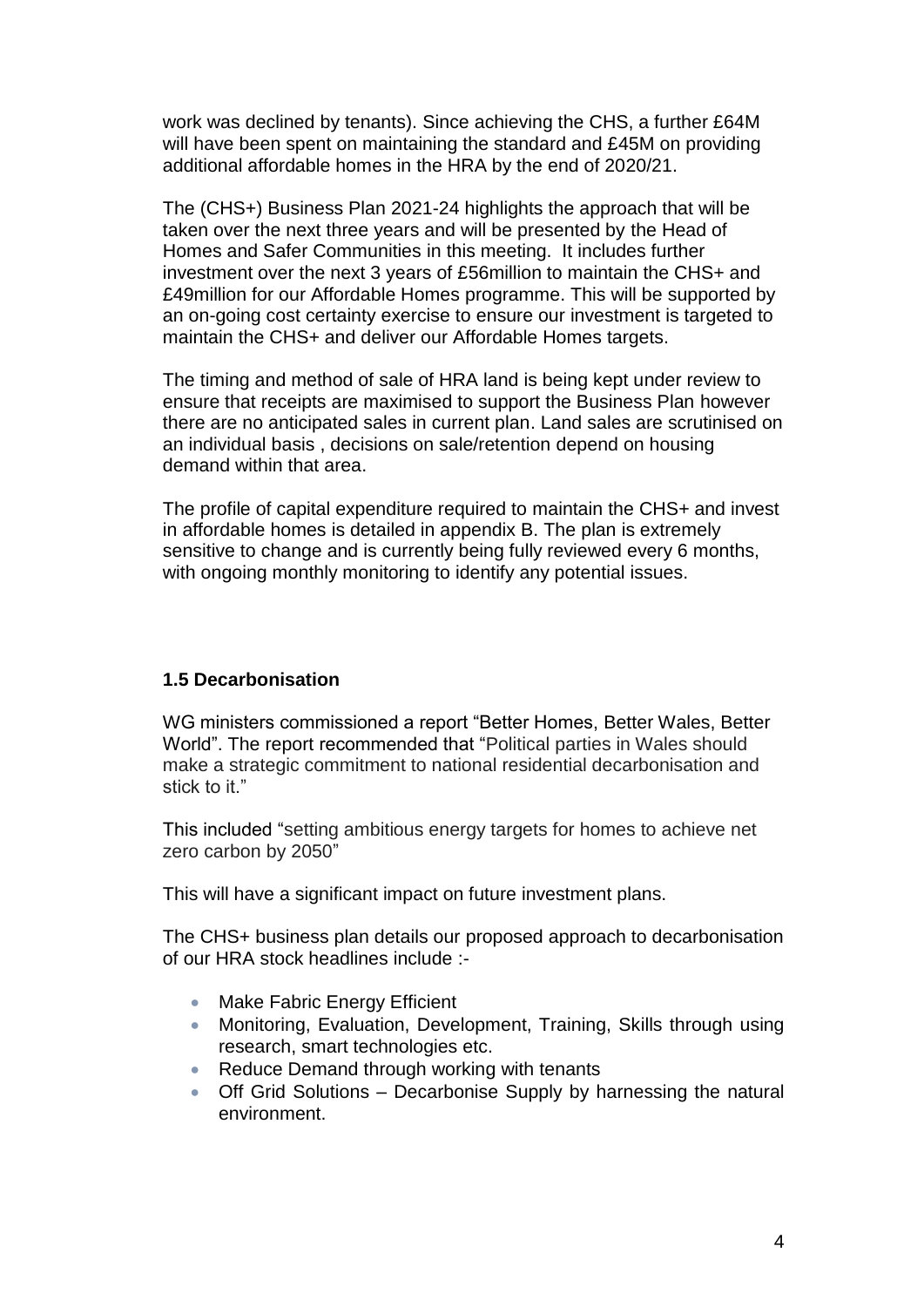## **2. BUSINESS PLAN ASSUMPTIONS**

**2.1.** There are many assumptions within the Business Plan, including future rental levels, interest rates, inflation, pay awards etc. Business Plan guidance from the WG (received 30/11/2020 for 2021/22) requires submission of a viable plan by 31/03/2020.

Underpinning the CHS(+) Business Plan is the 30 year financial model which has many assumptions including:

- **Rents** The WG Social Housing rents policy allows local authorities to increase rent by CPI plus 1% (the County Council is currently within the target rent band for 2020/21). The increase in rent for 2021/22 has been notified as a maximum of 1.5%. It is proposed in this report that the rent envelope is increased by 1.5%
- **Major Repairs Allowance (MRA)** is a grant from WG which is provided to support our works in maintaining the standard and is audited annually. This has not been increased for future years, but has been varied for changing stock numbers. Our MRA is estimated to be £6.2million for 2021/22.
- **Capital Receipts** We have suspended our Right to Buy for tenants (WG has also subsequently suspended RTBs) so there are no planned receipts from sales of houses. There are no intentions for any land sales in current plan.
- **Void Loss** incurred on dwellings currently set on long term basis at 2%. Current performance, partly due to covid is higher at 4.18% due to restricted activity in 2020/21. We have allowed for voids at 4.18% for 21/22.
- **Central Support Costs** are based on services received by departments, these have been validated accordingly.
- **Stock Numbers** have been updated based on affordable homes delivery plan.
- **Interest on Balances** is estimated to be £8k based on an interest rate of 0.15% (average interest earned).

## **2.2.**

Members will be aware that as part of the HRAS exit agreement in 2015, Local Authorities were required to agree a Borrowing Cap, which was a requirement put in place by the UK Government. This restricted what a Local Authority could borrow in respect of the HRA, for this Authority the limit was set at £228M. The minister for Housing and Regeneration wrote to LA's 29/10/2018 detailing that the Chancellor of the Exchequer had confirmed that the removal of HRA borrowing caps applied to Wales as well as England. This was a significant change in policy designed to encourage LA's to build at pace and scale and to deliver their affordable homes ambitions. This places a responsibility on LA's to develop Business Plans which are financially sustainable as well as ambitious. This has led to a review of how we fund our capital investment programme to release additional resources in a prudent manner. We are therefore now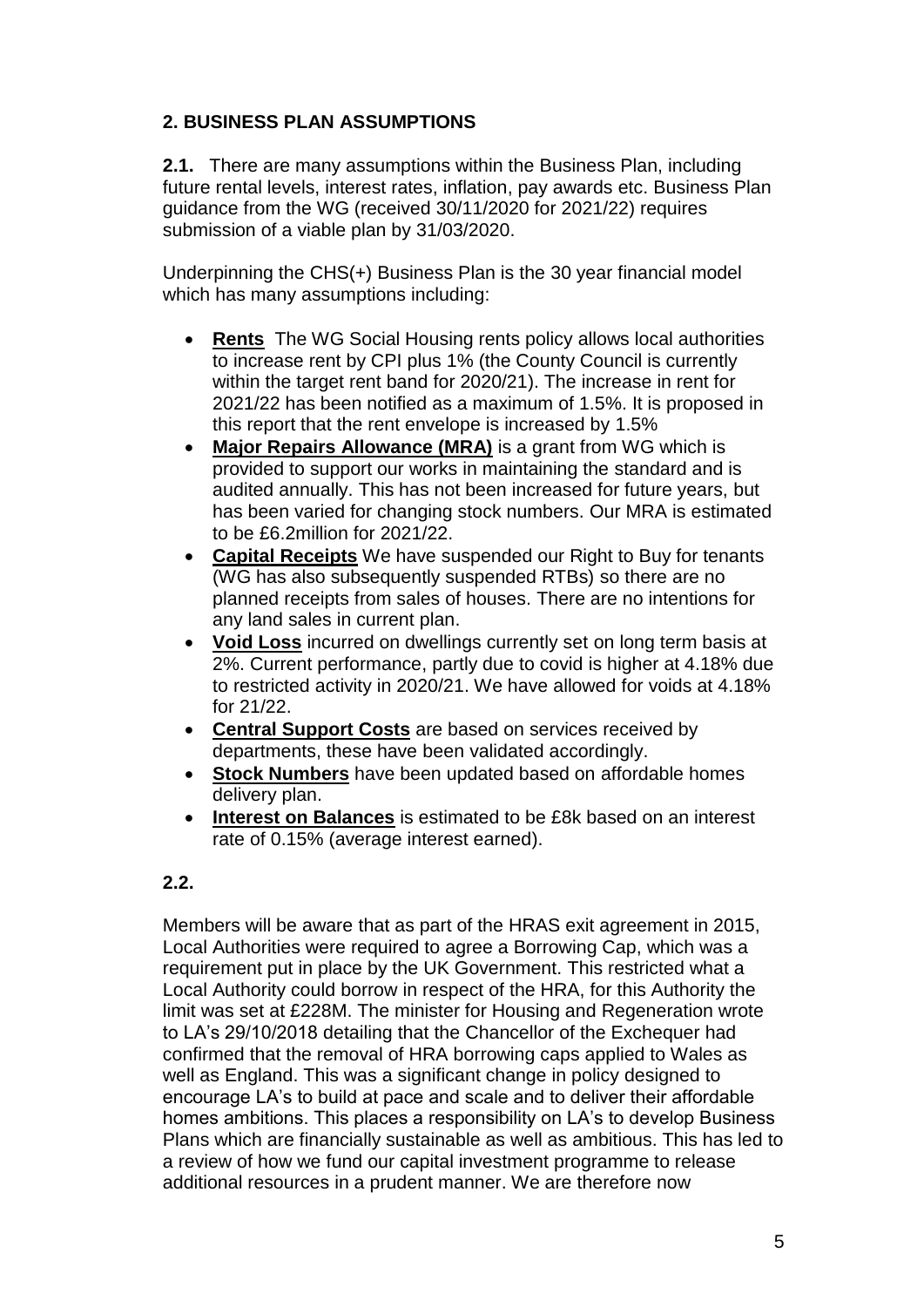developing the New Build programme with a greater number of schemes being commissioned and developed by the Council internally, e.g. Glanmor Terrace, Burry Port and Dylan, Bynea.

However, although the borrowing cap has been released, it should be noted that there is a significant responsibility on the County Council to ensure any borrowing for the HRA is sustainable, prudent and affordable within the HRA financial business plan. An officer working group has been developed with WG to establish some key ratios to help manage these plans. Work is currently ongoing.

As most of the schemes delivering Housing projects have a significant lead in time, there will be an ongoing review of what is needed to maintain CHS+ and deliver our Affordable Housing ambitions, which will utilise the borrowing available as we develop our plans.

## **3. EXPENDITURE**

The expenditure levels in the Business Plan have been set in line with the Business Planning guidance.

#### **Maintenance and Stock Improvement**

Revenue repairs and maintenance expenditure is forecast to be £11.8million in 2021/22. This is an increase on the 2020/21 budget (£11.3million) which reflects local building costs, forecast outturn for 2020/21 changes in stock numbers and additional revenue costs relating to void properties.

The capital programme provides resources to:-

- maintain our stock to the CHS+ (including carrying out improvements to previously declined properties)
- deliver our Affordable Homes commitment

#### **Maintain our Stock**

For 2021/22 the capital programme to maintain the CHS (+) is £19.8million. This gives an overall spend of £31.6million on stock improvement and maintenance (the total for 2020/21 was £29.7million). This will be further informed by stock condition data which will be gathered in 2021/22.

#### **Affordable Housing Commitment**

Housing Finance Grant (HFG2) funding for new affordable housing ended in 2019/20.This funding was provided as a revenue source, requiring the authority to borrow the money and WG repaying the capital charges. It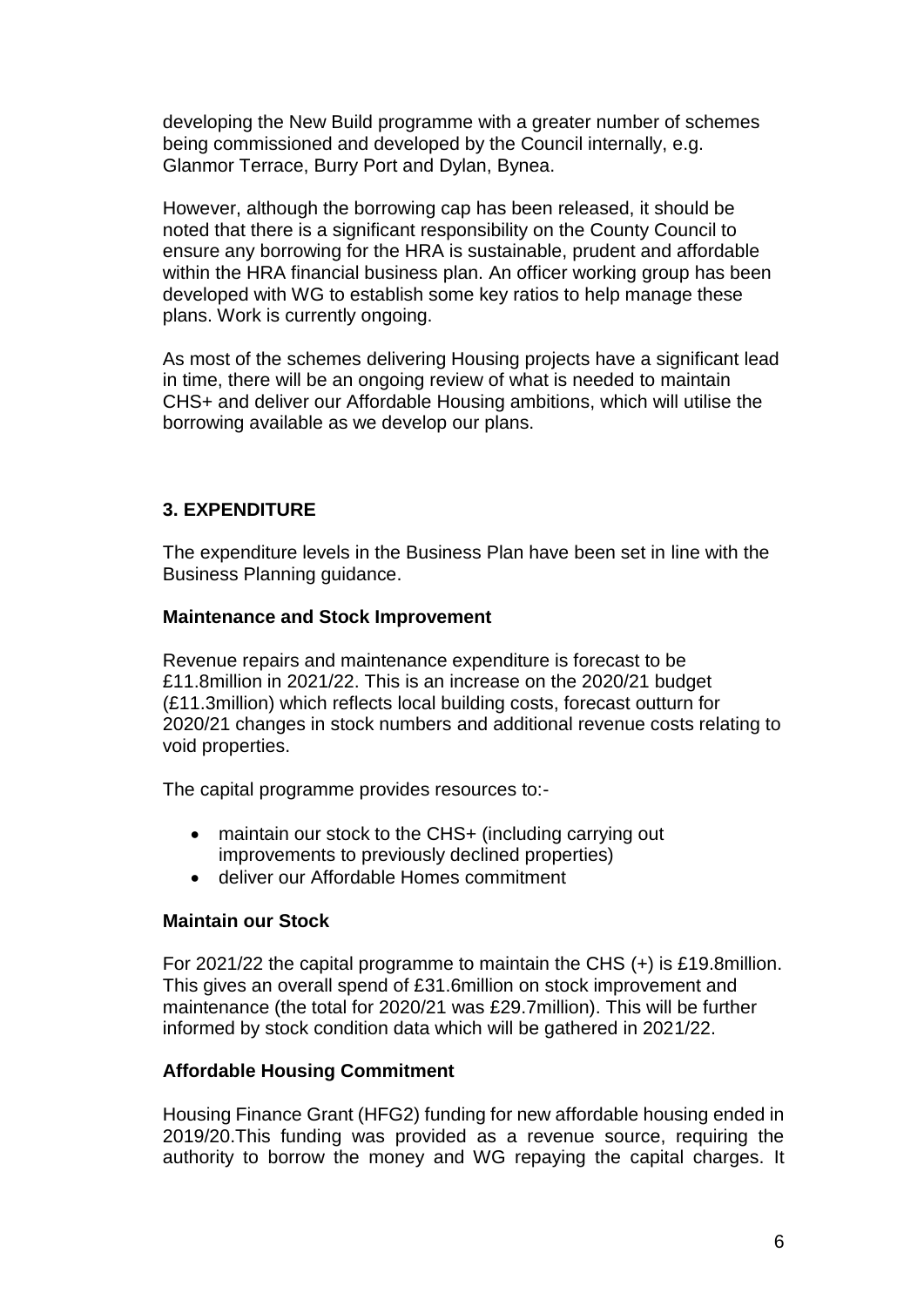effectively supported £4.6million of capital expenditure, the revenue consequence of this is generating £246k annually.

We will be bidding for any other additional resources available to support our Affordable Homes delivery. WG are yet to confirm the details of additional/alternative funding for delivering more Affordable homes. Current year ICF grants are due to support £4M of capital expenditure.

We have set aside £49million over the next three years as part of the capital programme to increase the supply of affordable homes. Within 2021/22 £18million has been identified for the Delivery Plan (including development costs).

The capital programme and funding sources for this programme up to 2023/24 are detailed in Appendix B.

#### **Validation**

The proposed Business Plan includes the following validations for 2021/22, which is in line with the proposed budget strategy:

- general payroll costs are  $+2.50\%$  (average). It is recognised that the Chancellor of Exchequer has expressed a view regarding a pay freeze but currently impact of this is unclear and therefore not to allow for pay-award would be imprudent.
- general inflation has been accommodated at +2%
- Electricity, gas & oil +5%.

## **Capital Financing and Subsidy**

The capital financing costs reflect the borrowing requirement inclusive of the exit from HRAS.

Details of the budget for Housing Revenue Account for the period up to 2023/24 is shown in Appendix A.

#### **4. INCOME**

**4.1.** As outlined in Paragraph 1.3 above, WG have now re-confirmed the original policy that was in place up to 18/19 with increases in rent being CPI plus 1% for the next 5 years (subject to certain parameters). Setting at a lower level than CPI + 1% rent increase, will impact on the current proposed Business Plan.

Carmarthenshire's current average rent for 2020/21 is £90.11 average rents per week. In the private sector median rents for 2 bedrooms are £114, 3 bedrooms are £132 and 4 bedrooms are £167 as at October 2020. At the present time there are 2 homes above target rent, 1700 homes below this level with the remainder at target rent.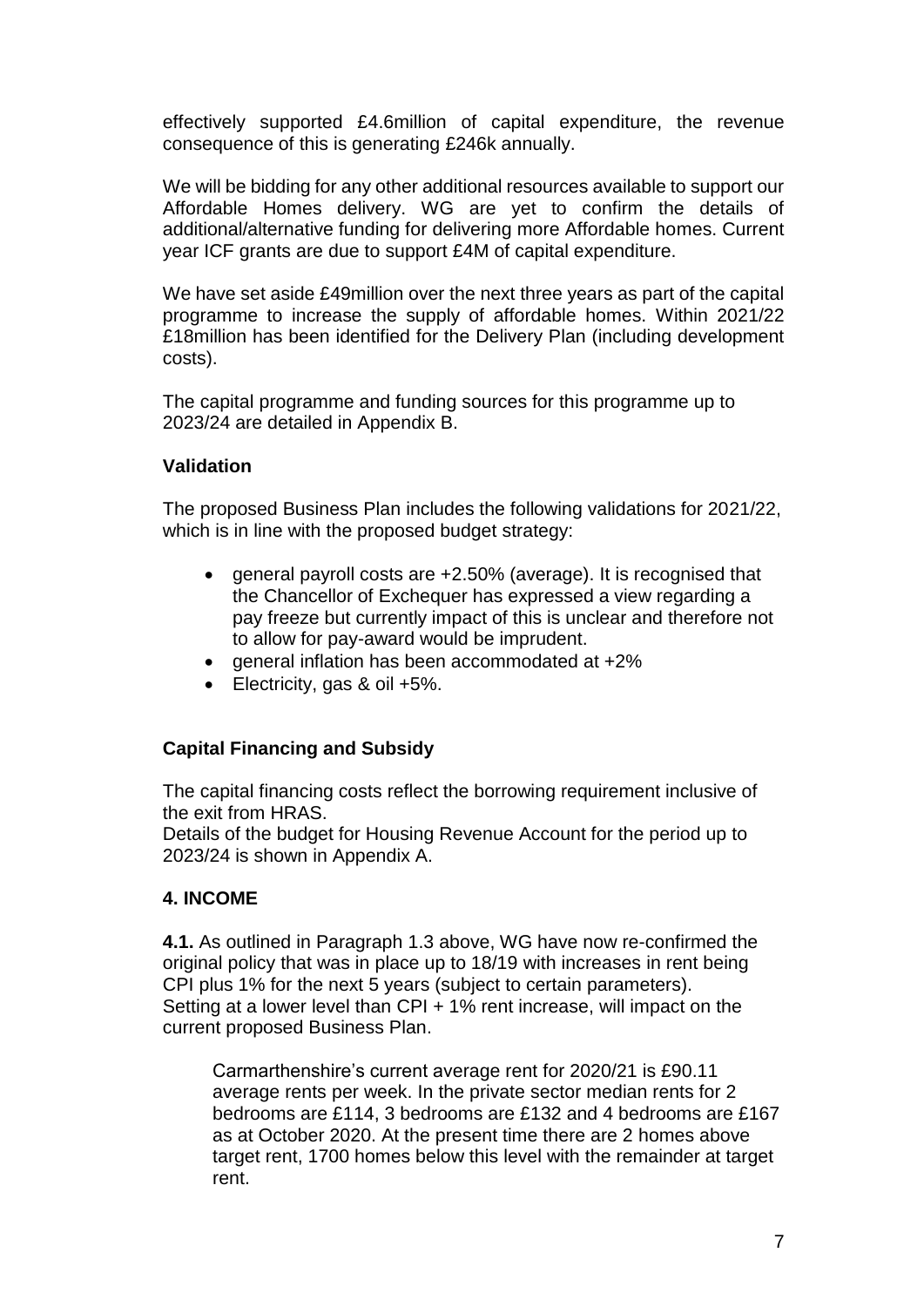When setting rents for 2021/22 the WG policy will need to be applied.

## **4.2. Target Rents for Carmarthenshire**

Target rents bands have been removed for 2021/22 (as detailed in 1.3), actual rents including a 1.5% increase are detailed below:-

|                                                     | Houses and Bungalows (£) |       |        |        | Flats(E) |       |       |       | <b>Bedsits</b><br>$(\boldsymbol{\mathrm{f}})$ |       |
|-----------------------------------------------------|--------------------------|-------|--------|--------|----------|-------|-------|-------|-----------------------------------------------|-------|
|                                                     | 1Bed                     | 2Bed  | 3Bed   | 4Bed   | 5+Bed    | 1Bed  | 2Bed  | 3Bed  | 4+Bed                                         |       |
| <b>Actual Rent</b><br>2021/22 with 1.5%<br>increase | 82.46                    | 91.63 | 100.78 | 109.94 | 119.11   | 74.60 | 82.91 | 91.18 | 99.49                                         | 66.31 |

This produces average of £91.46 for 2021/22

Carmarthenshire's 2020/21 actual rent is the 2nd lowest of eleven stock retaining authorities at £90.11

WG have advised LA's that a 1.5% increase should be the maximum applied in 2021/22.

## **4.3.**

Implementing the 1.5% overall increase for Carmarthenshire and implementing rental progression of £1, has the following impact :

For those properties at target rent the increase will be:-

## **Consumer Price Index(CPI for Sept 2020) @0.5%+0.77% = 1.27%**

For those properties where rent is below target rent, the increase can be:

**Consumer Price Index (CPI for Sept 2020 @+0.5%)+0.77% = 1.27%**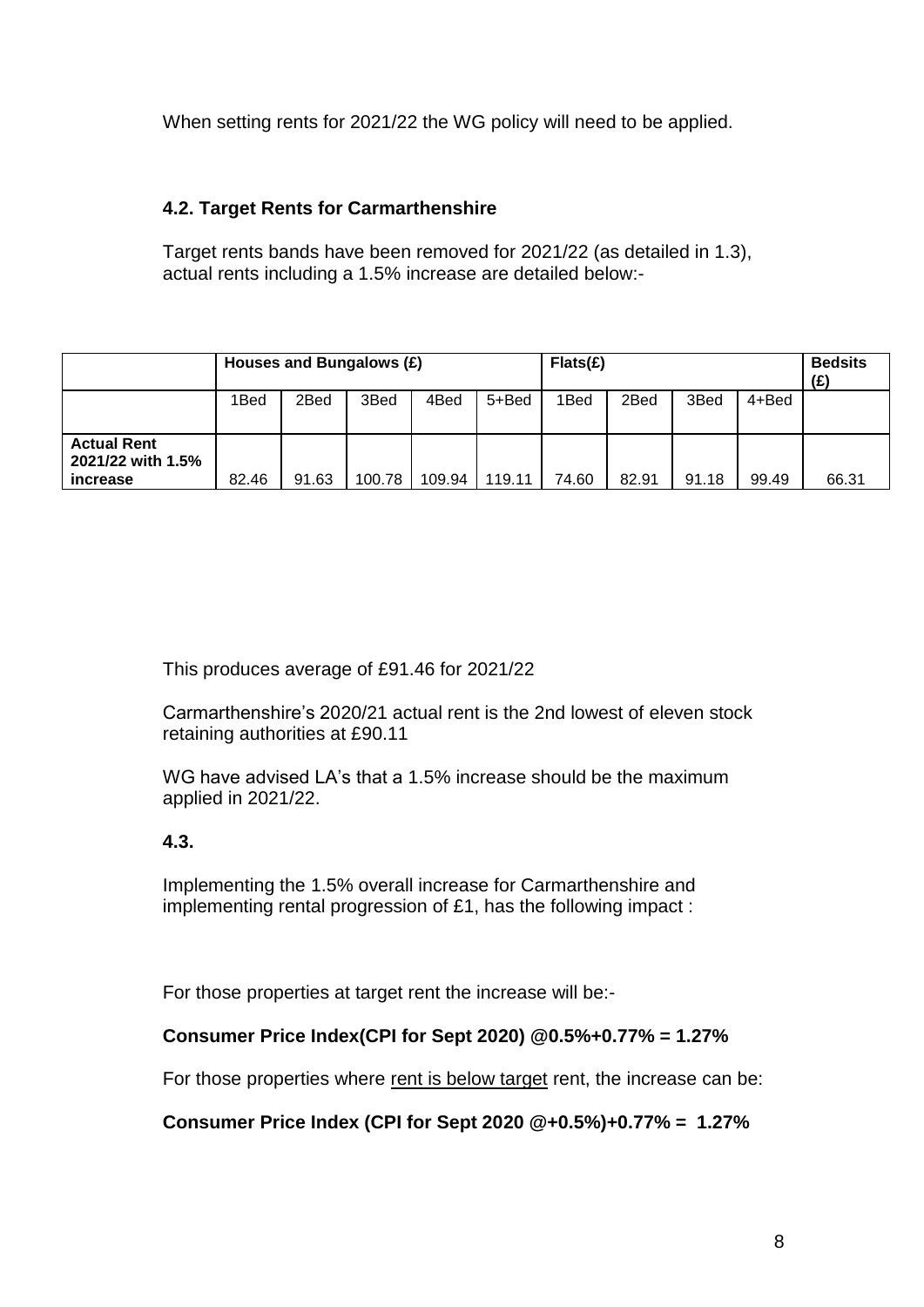#### **plus a maximum of £1 progression in order to achieve an average rent increase of 1.5%.**

Those rents above target are frozen until such time that they meet the target, there are only 2 of these properties remaining. When a property becomes empty it is placed in the target rent band.

#### **Based on applying the above for 2021/22 at 1.5% rent increase this would produce an average rent of £91.46 (increase of £1.35)**

Details of the rent increases on individual households are below :-

| Receive an increase of :- | 1.5% increase |  |  |  |
|---------------------------|---------------|--|--|--|
| No increase               |               |  |  |  |
| up to $£1.00$             |               |  |  |  |
| £1.00 to £1.99            | 7.434         |  |  |  |
| £2.00 to £2.99            | 1.681         |  |  |  |
|                           |               |  |  |  |

9,136

Table : No .of Householders affected by average increases.

There are just under 1900 tenants who are now in receipt of universal credit (21% of our tenants). 31% of tenants are on full Housing Benefit (HB), 20% are on partial HB and 28% receive no HB.

The proportion of dwellings below target rents is 19% as a result of the £1 progression implemented last year and the target rent being charged as a result of properties becoming vacant. This was over 85% when we began the harmonisation process.

## **4.4. Garage Rental Income**

The HRA currently receives a net rental income of £125k per annum. This equates to a weekly charge of £9.00 per week. It is proposed that garage rents are maintained at £9.00 per week. Garage bases will similarly remain at £2.25 per week.

## **4.5. Service and Heating charges**

Service charges are calculated in line with the policy adopted in 2011. These charges are made to cover the additional services we provide as a landlord that are not covered within the rent and to ensure that all communal areas are kept in a good condition.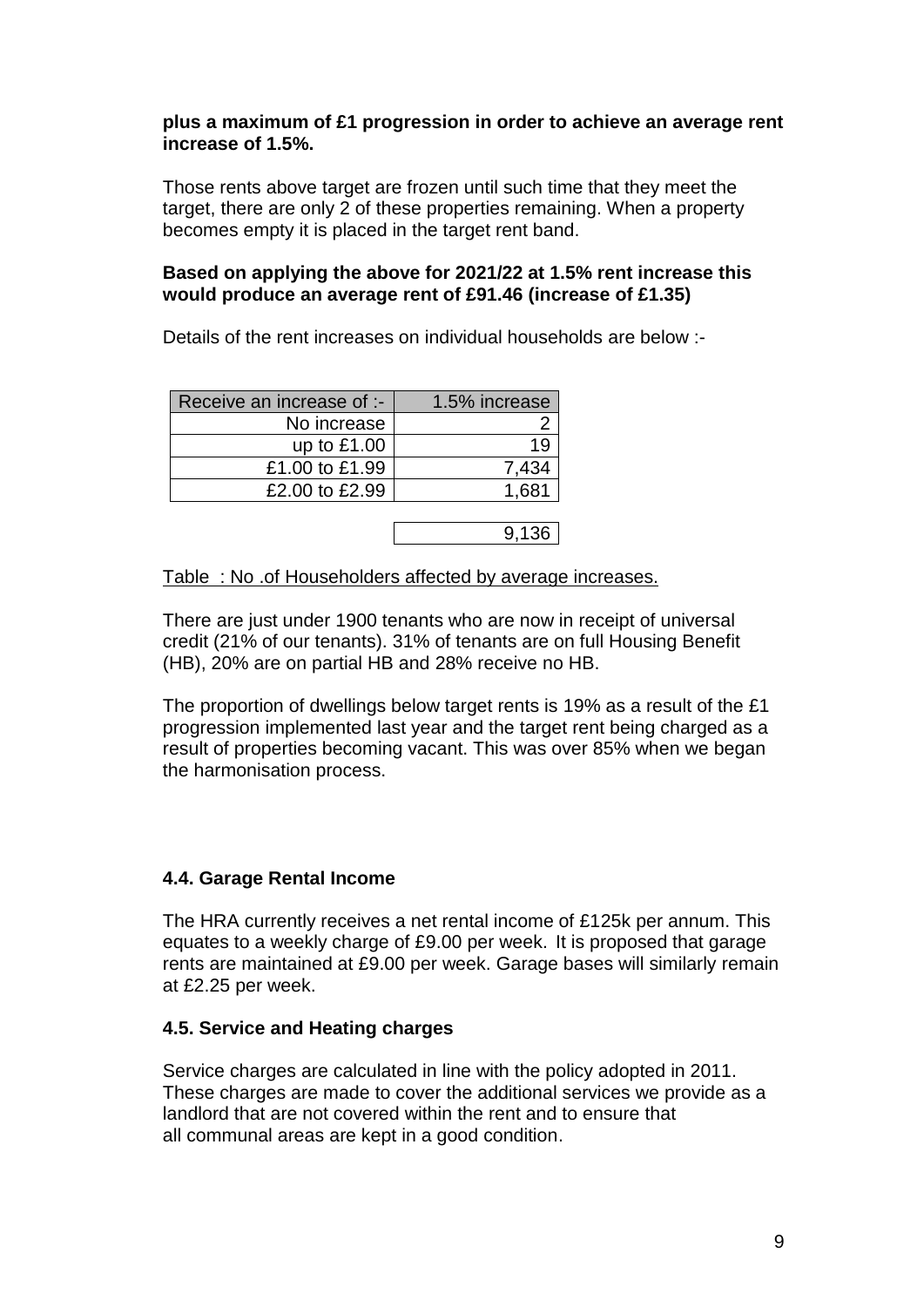These charges will vary annually as they are based on actual expenditure from the previous financial year. By implementing the Service Charge Policy we are ensuring that tenants who receive additional services pay for them in a fair and transparent way.

## **4.6. Sewerage Treatment Works**

We have 15 pumping stations serving approx. 154 properties, the cost of running and maintaining the stations falls on the HRA. We also have 8 cesspits. It is proposed for 2021/22 that current charges are increased as per our rent increase.

## **4.7. Commission on Collection of Water Rates**

In addition to the rent collection process we act as an agent on behalf of Dwr Cymru/Welsh Water, which generates an income of £400k in the form of commission. The implementation of the HelpU scheme for tenants has reduced this commission receivable by approximately £100k.The HelpU tariff assists tenants with low household income (less than £15,300 per annum) by reducing their water bills by nearly £200 per annum. The value of support also depends on number of residents per dwelling.

## **4.8. Universal Credit**

Universal Credit (UC) is a new monthly payment for people who are either unemployed, or working, but on a low income. It will eventually replace six legacy benefits, including Housing Benefit. For Carmarthenshire, it was introduced in December 2018. We currently have nearly 1,900 tenants on Universal Credit.

We anticipate, unless things change, that a further 4,000 tenants could transfer over the next two to three years. From a business point of view, evidence from other social housing providers has shown that rent arrears will increase in the short to medium term and we have allowed for this within this plan in terms of our bad debt provision.

To date, there has only been a slight increase in rent arrears overall. This is lower than we had been expecting and certainly compares very favourably with the experience of other social housing providers.